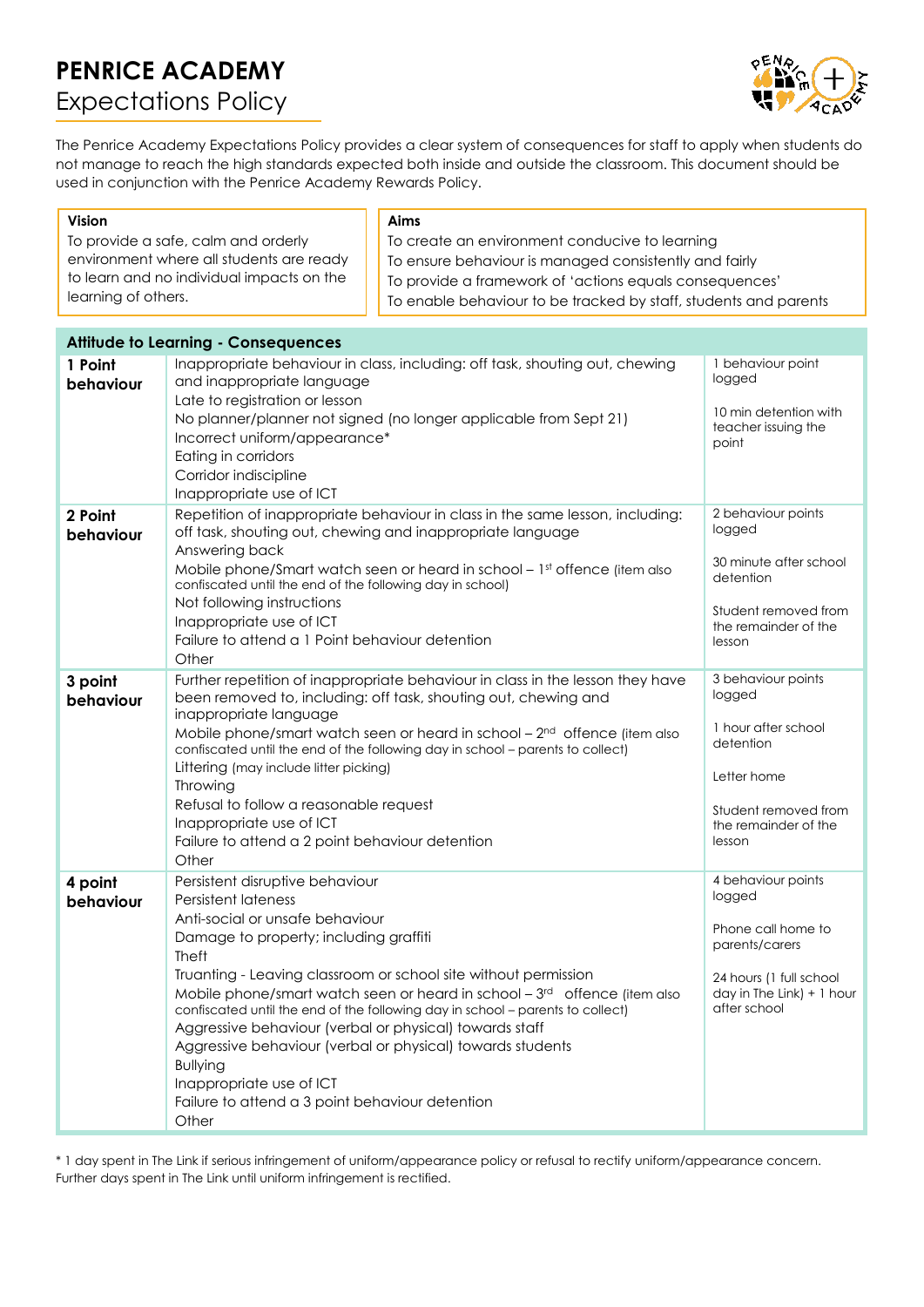# **Step 1**

Verbal warning- no warning for failure to bring planner, uniform or use of mobile phone/smart phone or unauthorised use of electronic equipment

# **Step 2**

**For a 1pt behaviour infringement** – student informed, teacher records 1pt behaviour infringement and places 10 minute detention sticker in the student's planner. **Student has a 10 minute detention supervised by a member of staff during the next break time**.

# **Step 3**

**For a 2pt behaviour infringement** - student removed from lesson and escorted to an alternative lesson to complete their work for the remainder of that lesson. A 2pt behaviour infringement is recorded in the student's planner. **A detention is set for the student for 30 minutes after school**

# **Step 4**

**For a 3pt behaviour infringement** – student removed from lesson and escorted to an alternative lesson to complete their work for the remainder of that lesson. A 3pt behaviour infringement is recorded in the student's planner and a letter is sent home. **A detention is set for the student for 60 minutes after school**

# **Step 5**

**For a 4pt behaviour infringement** - student removed from the lesson and taken to 'The Link'. A 4pt behaviour infringement is recorded and a phone call home is made to parents/carers. **The student then spends 24 hours (1 full school day) in 'The Link' plus a one hour after school detention.**

Please be aware that the school reserves the right to take further action if deemed necessary (please see section on 'Exclusions' below).

## **Uniform**

Students must adhere to our dress code and uniform policy whilst in school. Please refer to our uniform policy regarding this. If any student's uniform or appearance does not comply with our policy, then they will be issued with 1 point and tutors will contact parents. If the uniform infringement is not rectified the following day, then the student in question will spend 1-5 days (depending on the nature of the infringement) working in 'The Link'. For those families experiencing genuine hardship the academy will look at what additional support can be given with uniform items.

## **Internet enabled devices: such as mobile phones, tablets and smart watches**

These items must be switched off and placed in the bottom of school bags. Should any such device be seen or heard on the school site then the item will be confiscated and handed into Reception. The student will not be able to collect the item until the end of the following day. If the item is confiscated on a Friday then it will be kept in the Academy until the following Monday. The student will then be issued with a 2 point detention. In the case of repeat offences, the student's parent(s)/carer(s) will be requested to collect the item from school.

## **Detentions**

If a student has a detention they will need to report to 'The Link' and will then be directed to their supervised detention room.

Failure to attend a detention will result in the following escalation of the detention: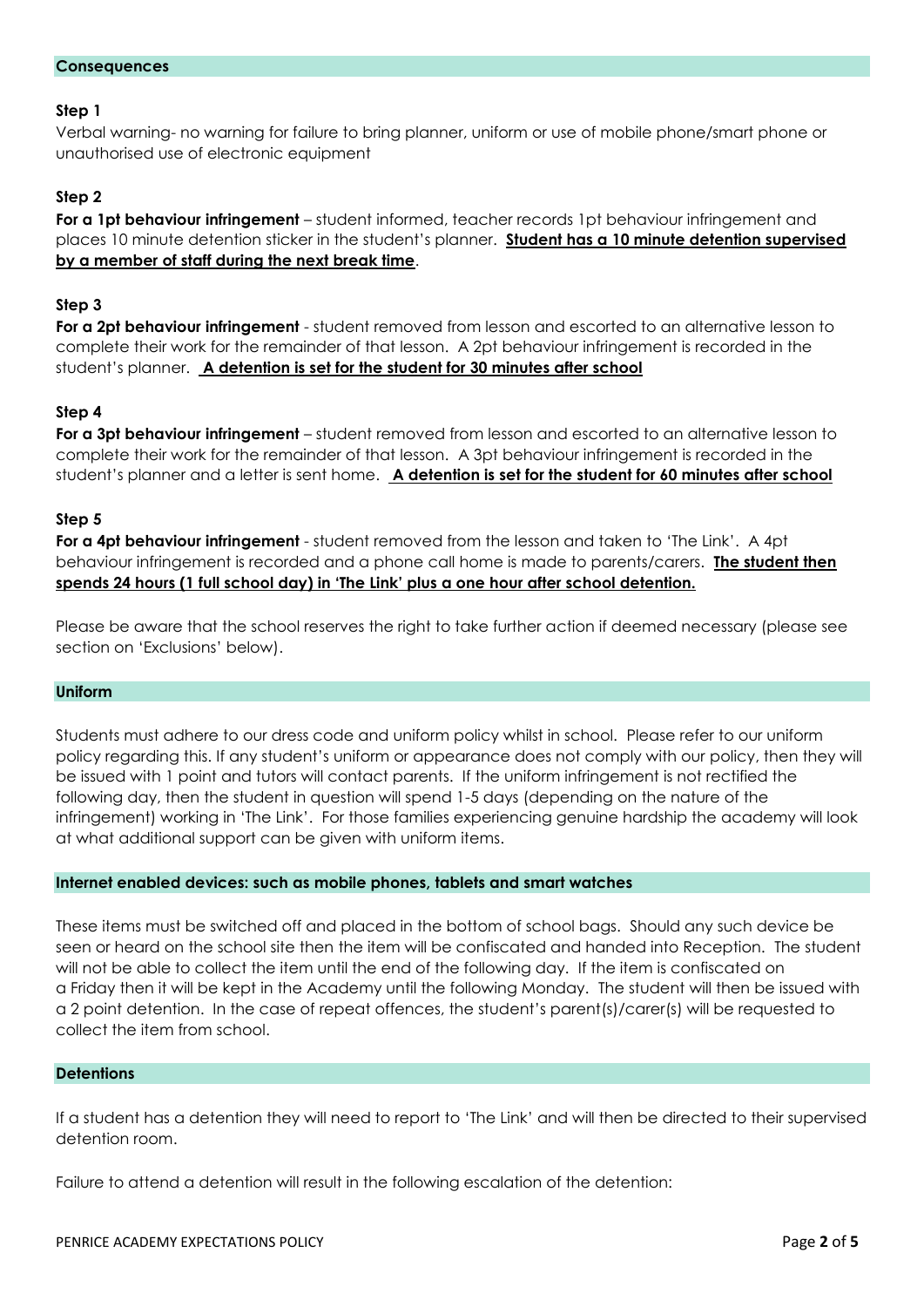## **Original detention Consequence for failing to attend original detention**

1pt 10 minute break time detention  $\Box$  2pt 30 minute after school detention 2pt 30 minute after school detention  $\Box$  3pt 1 hour after school detention

 $3pt 1$  hour after school detention  $\longrightarrow$  4pt issued. The following school day is spent working in 'The Link' with an additional 1 hour detention issued for the end of the school day (between 3 and 4pm)

#### **Exclusions**

For any serious breaches of the school code of conduct, the school will consider excluding a student from school. An exclusion is official recorded on a student's academic record. An exclusion can take the form of a 1 to 5 day fixed term exclusion from the academy or a permanent exclusion from the academy. Reasons for any form of exclusion from school can include:

- fighting or violent behaviour
- verbal abuse/threatening behaviour against a member of staff or fellow student
- homophobic or racist language
- carrying an offensive weapon
- bullying
- sexual misconduct
- possession of/dealing of drugs
- alcohol abuse
- vandalism and damage to school property
- theft
- persistent disruptive behaviour
- persistent violation of school rules

Please be aware that the school reserves the right to exclude a student from school for other additional reasons to those listed above, especially if the behaviour is deemed to impact on the safety and well-being of any other students and members of staff.

#### **The Link**

'The Link' is a facility in school that supports students with their learning when their behaviour in a classroom setting has negatively impacted on the other learners in the classroom. In 'The Link' students are encouraged and supported to reengage with their school work. 'The Link' also provides opportunity for students to:

- reflect on their behaviour
- consider the impact their behaviour has had on others (eg teacher, students and parents/carers)
- focus on how they can now put things rights
- acknowledge that there is a consequence for negative behaviour
- learn from the experience to ensure that they do not repeat the same negative behaviour again in the future

## **Tracking**

Tutors are given a weekly report detailing the number of points (and merits) issued and the reasons. Tutors will talk through any issues with students and discuss what is going wrong. Where a tutor is concerned about a pattern of behaviour, parents may be telephoned by the tutor and the Head of Year informed.

Heads of Year and Head of Department will monitor the number of points issued and take action with parents to improve the behaviour of students in their Year group or Learning Team.

PENRICE ACADEMY EXPECTATIONS POLICY Page **3** of **5**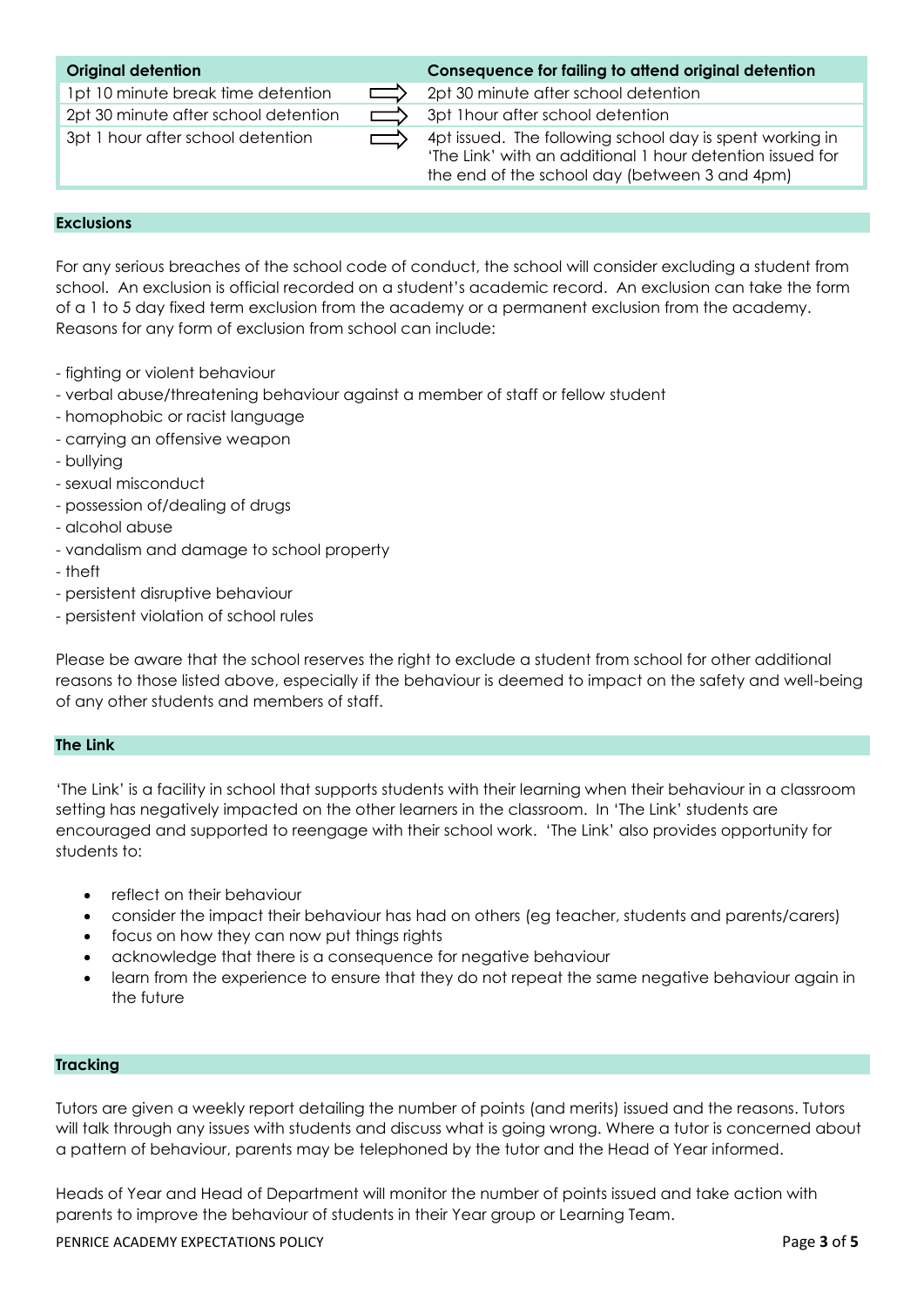#### **Behaviour out of School**

Penrice Academy aims to develop each student to be a responsible citizen. Penrice Academy has a power to discipline any misbehaviour out of school or in cyberspace when a student is:

- Taking part in any school-organised or school-related activity or
- Travelling to or from school or
- Wearing school uniform or
- In some other way identifiable as a pupil at the school

Penrice Academy is likely to use the full range of consequences and sanctions, including exclusion, where a student's misbehaviour at any time:

- could have repercussions for the orderly running of the school or
- poses a threat to another pupil or member of the public or
- could adversely affect the reputation of the school

#### **Report Card**

Students will be placed on report at the discretion of Head of Year. This sanction is used if there is a pattern of poor behaviour, a serious incident, or may be at the request of parents. The Report Card is based on attitude to learning. Students are given clear targets for their behaviour and teachers are asked to sign the report card at the end of each lesson. Parents are also asked to monitor the Report Card and sign it on a daily basis. The purpose is to monitor a student's performance in the Academy. After a period of time (usually two weeks), and if the student's behaviour improves, the students will be taken 'off report'. There are three levels of report card: Tutor Report card (issued when a student reaches the threshold of 15 behaviour points over a term); Head of Year Report Card (issued when a student has failed to respond positively to the intervention of the Tutor Report Card) and Leadership Report Card (issued when a student has failed to respond positively to the intervention of the Head of Year Report Card). There are further occasions where the Head of Year or Leadership team may feel it necessary to place a student on a Head of Year report card or Leadership Report Card.

If students accumulate a number of points during a term, then further action is taken.

- 15 points Parents/ carers telephoned by tutor Tutor Report card issued.
- 25 points 1 day spent working in 'The Link'. Head of Year meets parents/carers.
- 35 points 2 days spent working in 'The Link'. Head of Year and Assistant Principal meet parents/carers
- 50 points 1 day internal exclusion (also recorded on student's academic record). Head of Year and Leadership Team meet parents/carers. Student can be placed on a pastoral support plan.
- 70+ points A lengthier internal or external exclusion from school (also recorded on student's academic record) for persistent disruptive behaviour. A meeting is arranged with parents/carers, the Head of School and the Governor's Discipline Committee.

#### **Clean Slate**

At the end of each academic year, students are given a 'clean slate'. Points are not 'carried over'. If a student fails to attend a detention at the end of a term, the detention is re-scheduled for the following term.